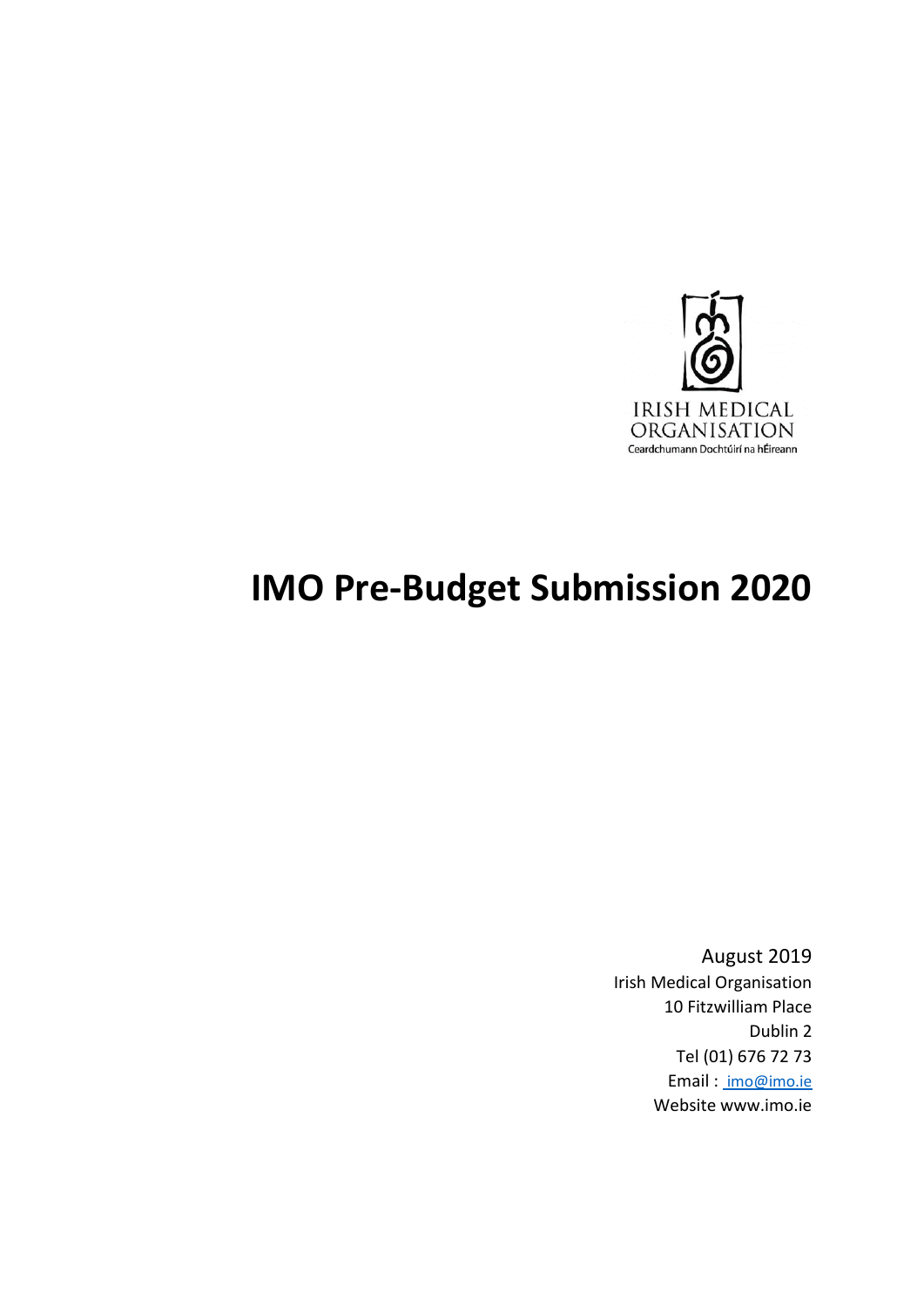**The Irish health system is suffering from a major medical staffing crisis that is impacting on patient care across our health services. Consultant staffing levels in our public hospitals services fall far below recommended requirements, 520 consultant posts remain unfilled or filled on a temporary basis and 133 consultant posts are filled by doctors who are not on the specialist register. The potential of Public Health Medicine to contribute to prevention, the quality of health services and value for money are not being fully realised due to lack of a consultant contract. In addition, 50% of public health specialists are due to retire in the next five years and the specialty is no longer an attractive option to young medical graduates. One in five GP graduates have already emigrated and many more are planning to leave. Our young doctors are migrating to other English speaking countries in search of better pay and working conditions. Our medical specialists are vital to the delivery of safe, quality care in our public health system. Urgent investment is required to reverse the exodus of our highly trained medical workforce.** 

**Our country has a growing and ageing population, however, investment in health service capacity has failed to meet demand. We need to accelerate investment across the health system including prevention, primary care, acute care and long-term care for the elderly. The idea that just 2,650 additional beds being added to the acute hospital system over the next decade will be enough is frankly dangerously misguided. In the context of existing unmet need as evidenced by waiting lists and hospital crowding the IMO would argue that 5,000 beds with 2,000 of these being made available within the next 2 years would certainly be more realistic. The addressing of nursing home capacity and rehabilitative care needs as well as supporting patients to be managed in their own homes will be key to allowing the additional capacity in the system to be used optimally.**

**Appropriate resources must also be allocated to support a women's health programme and the roll out of the 9-valent HPV vaccine to school children including boys to increase protection against HPV related cancers.**

#### **Summary of Recommendations**

#### **Recruitment and Retention of Medical Specialists**

- **Urgent action is needed to reverse the pay discrimination suffered by consultants employed in the HSE post October 2012. In the context of Sláintecare there will need to be the negotiation of a new consultant contract;**
- **Increase the number of consultants employed across our hospital system in line with the recommended ratios of the national clinical programmes and colleges;**
- **The IMO is calling for the introduction of tax relief on loan repayments for graduate entry medical students;**
- **In order to attract medical graduates to a career in public health medicine the IMO is calling for the recommendations contained in the Crowe Horwath Report on the Role, Training and Career Structures of Public Health Physicians to be implemented in full including the immediate awarding of consultant status and remuneration to public health specialists in line with their specialist training and experience;**
- **Community medical staffing levels must be increased to maintain the quality and safety of new vaccination programmes;**
- **Ensure that there is no delay in the implementation of the recently negotiated agreement with GPs for the reversal of FEMPI and the implementation of the Chronic Disease Management Programmes;**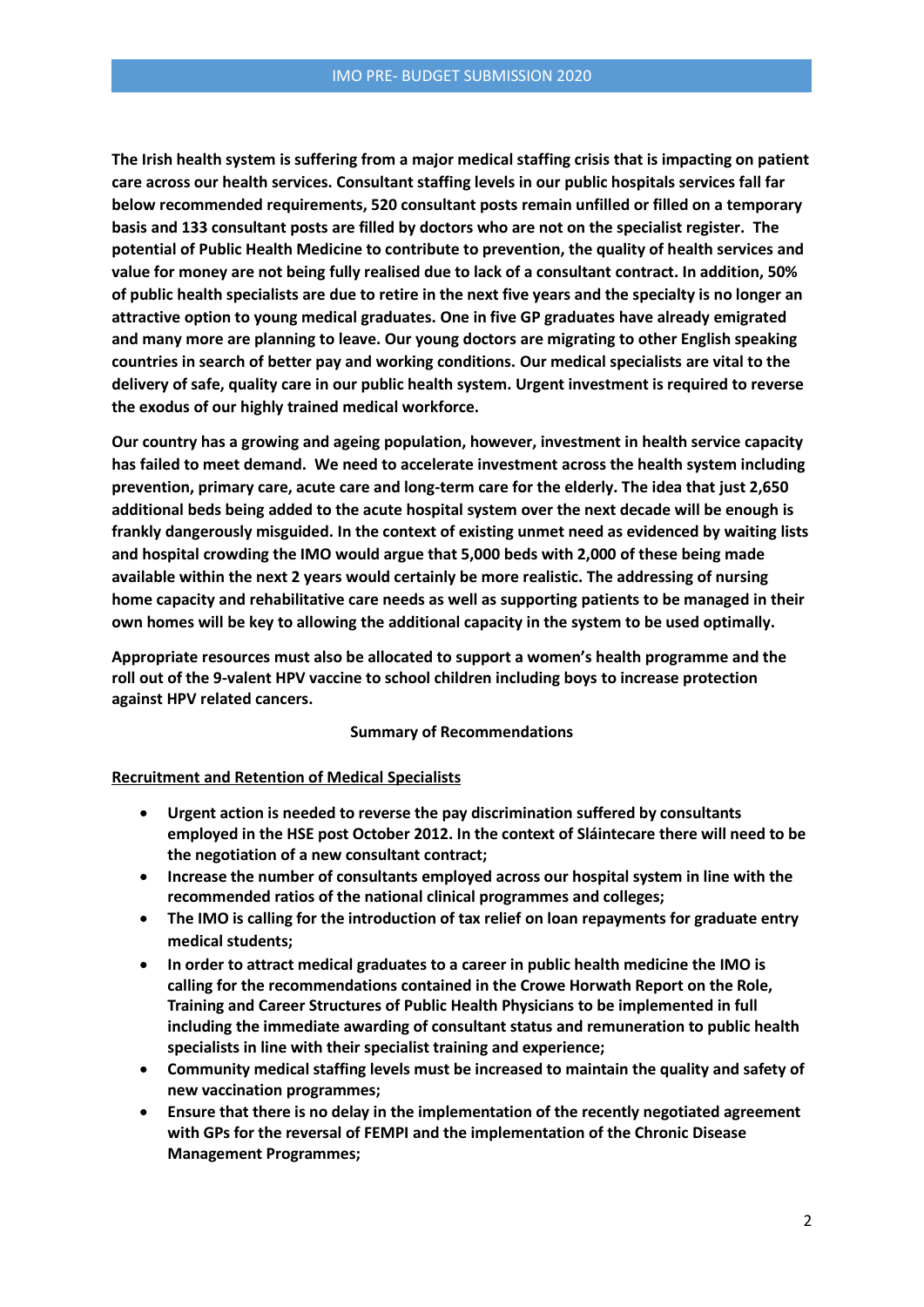**Further invest in the Development of General Practice through the negotiation and funding of a women's health programme and appropriate GP services for elderly nursing home patients.**

## **Health Service Capacity**

- **The IMO is calling on Government to invest in an accelerated programme of Acute Hospital Capacity not at the minimum requirement of 2,600 additional beds but at a more realistic 5,000 bed requirement level to meet patient demand and to ensure doctors can treat patients appropriately;**
- **Increase the number of rehabilitative care beds, long-term nursing home beds and the financing of home care packages to meet the needs of our elderly population;**
- **Introduce tax incentives to GPs to encourage the development of GP infrastructure (as per the recommendations of the Indecon report) with targeted incentives for newly establishing GPs;**

# **Women's Sexual Health Programme**

**Women should have access to a comprehensive sexual health programme in General Practice that includes:** 

- **Advice on Contraception**
- **Access to contraception including Long Acting Reversible Contraceptive (LARC) methods**
- **Advice on sexually transmitted infection (STI), screening and testing for STIs**
- **Advice on fertility and pre-conception**
- **Advice on menopause**

## **Roll out of HPV Vaccine to School Children including Boys**

**Appropriate resources must be allocated to support the roll out of the 9-valent vaccine to school children, accompanied by a fully resourced nationwide public education campaign.**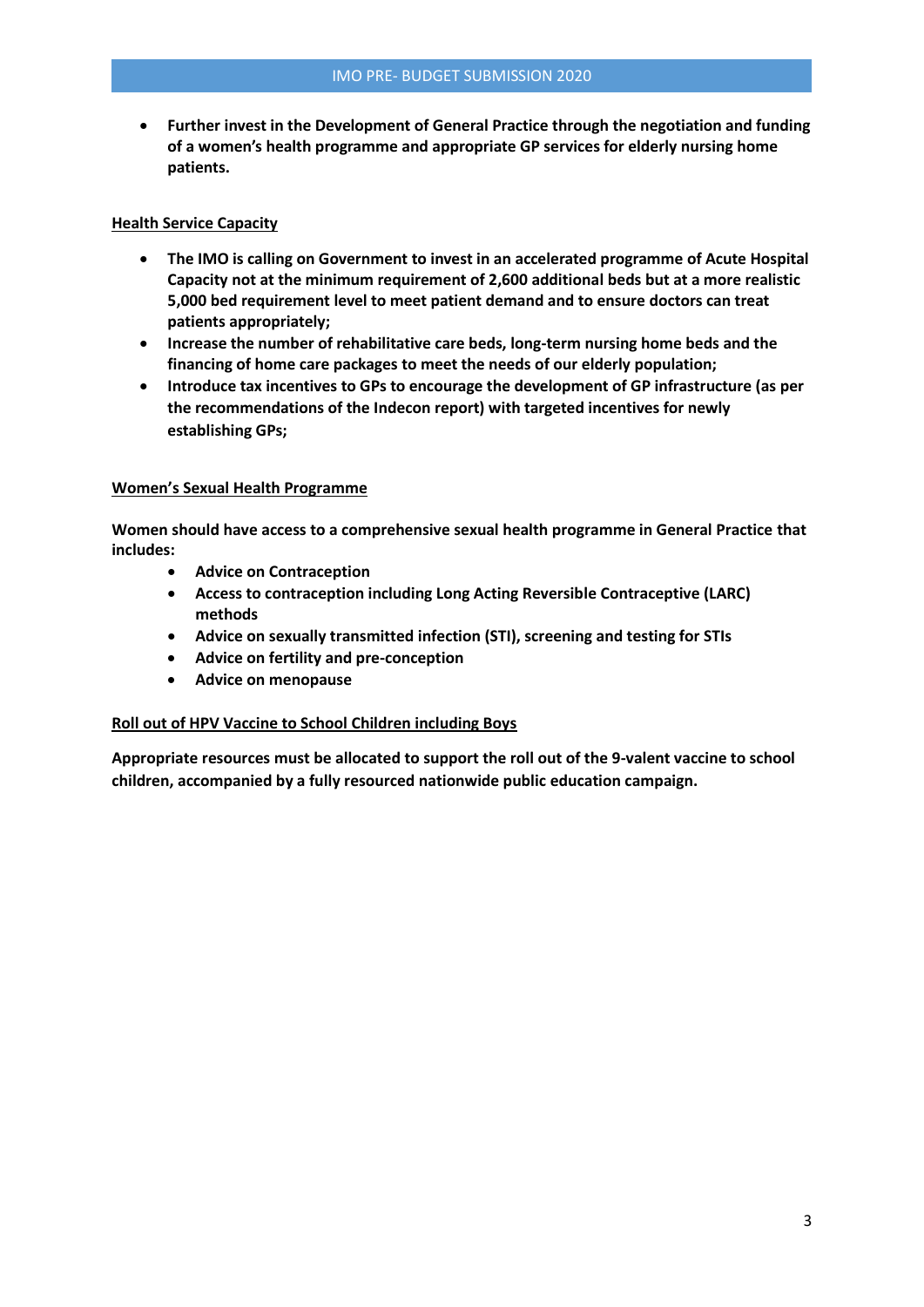# **Recruitment and Retention of Medical Specialists**

Across our health system the crisis in recruitment and retention of medical specialists is compromising the efficient and safe delivery of patient care.

#### **Hospital Consultants**

Consultants are key specialists in our hospital services assuring quality of care and patient safety, with ultimate clinical and professional responsibility for the patients in his/her care. However across our hospital system the shortage of hospital consultants is having a major impact on patient care.



Figure: Specialist medical practitioners per 1,000 population in EU in 2018 (or nearest year)

The latest OECD figures<sup>1</sup> show that with 1.44 specialists per 1,000 population Ireland has the lowest number of medical specialists in the EU. (EU average 2.48 per 1,000 population). And figures from the HSE's NDTP (National Doctor Training and Planning) office show that there are approximately 520 consultant posts remain unfilled or filled on a temporary basis<sup>2</sup> and 133 doctors are employed in HSE consultant posts who are not on the specialist register<sup>3</sup>, despite this being a requirement under the current Consultant contract.

Consultant staffing levels across our health services fall far below recommended staffing levels leading to over 770,000 patients on hospital waiting lists. Table 1 highlights the relationship between consultant shortages and some of the larger outpatient waiting lists for specialist care.

Other figures show the shortage of consultants and the impact on patient care. For example:

Based on current hospital configurations<sup>4</sup> we have a deficit of approximately 30 Emergency Medicine Consultants while in January this year the number of patients waiting on a trolleys surpassed 600.

Source: OECD Health Statistics, July 2019

<sup>1</sup> OECD Health Stats 2019 (Figures exclude Specialist General Practitioners)

<sup>2</sup> NDTP – Approved Consultant Establishment 30 June 2019

<sup>3</sup> NDTP, Report of the NDTP Project Team on the Employment of Consultants not Registered in the Specialist Division of the Register of Medical Practitioners, May 2019 – Unpublished

<sup>4</sup> HSE - NDTP review of the Emergency Medicine Medical Workforce in Ireland 2017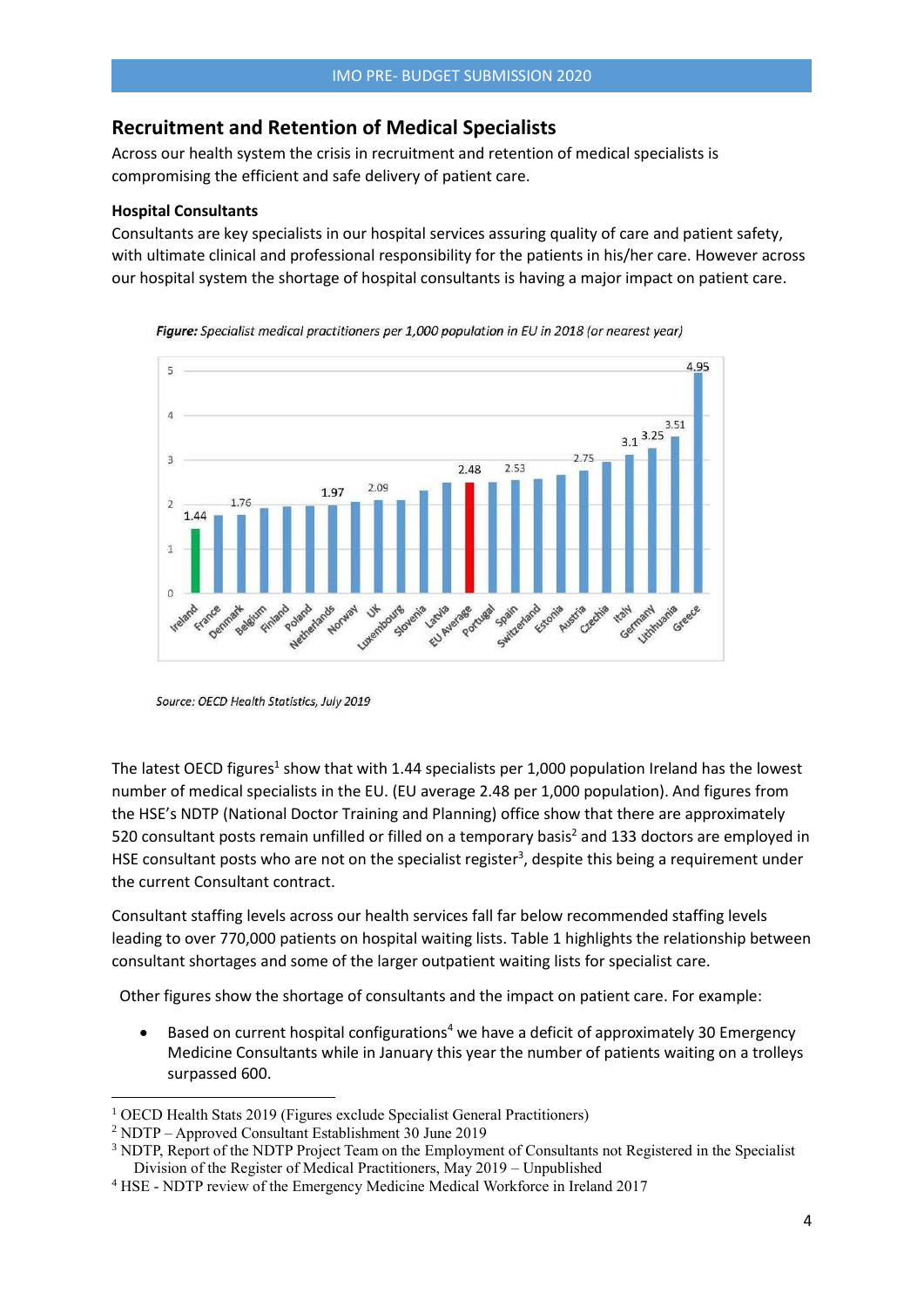# **Table 1 – Consultant Shortages and Waiting Lists per Medical Specialty**

| <b>Specialty</b>               | Recommended<br>ratio of<br>Specialists per<br>population | No. of<br>consultants<br>required as per<br>current pop. | No. of<br>Approved<br><b>Consultant</b><br><b>Posts</b><br>30/06/2019 | No. of<br><b>Consultants</b><br>Employed<br>30/06/2019 | Current<br><b>Shortfall of</b><br><b>Consultants</b> | Outpatient<br><b>Waiting Lists</b><br>$NTPF -$<br>25/07/2019 | Inpatient/Day<br>case<br>procedure<br>waiting list $-$<br>25/07/2019 |
|--------------------------------|----------------------------------------------------------|----------------------------------------------------------|-----------------------------------------------------------------------|--------------------------------------------------------|------------------------------------------------------|--------------------------------------------------------------|----------------------------------------------------------------------|
| <b>Otolaryngology ENT</b>      | 1:40,000                                                 | 121                                                      | 50                                                                    | 45                                                     | 76                                                   | 65,867                                                       | 4,548                                                                |
| Orthopaedics <sup>5</sup>      | 1:24,000                                                 | 202                                                      | 108                                                                   | 99                                                     | 103                                                  | 68,760                                                       | 10,694                                                               |
| Dermatology                    | 1:62,500                                                 | 78                                                       | 48                                                                    | 42                                                     | 36                                                   | 45,974                                                       | 454                                                                  |
| Ophthalmology <sup>6</sup>     | 1:33,000                                                 | 147                                                      | 46                                                                    | 41                                                     | 106                                                  | 44,320                                                       | 8,474                                                                |
| General Surgery <sup>7</sup>   | 1:25,000                                                 | 194                                                      | 181                                                                   | 161                                                    | 33                                                   | 47,555                                                       | 12,416                                                               |
| <b>Urology</b>                 | 1:50,000                                                 | 97                                                       | 37                                                                    | 32                                                     | 65                                                   | 30,887                                                       | 8,373                                                                |
| Obs & Gynaecology <sup>8</sup> |                                                          | 239                                                      | 167                                                                   | 142                                                    | 97                                                   | 28,442                                                       | 4,887                                                                |
| Cardiology <sup>9</sup>        | 1:48,000                                                 | 101                                                      | 79                                                                    | 64                                                     | 37                                                   | 24,329                                                       | 4,045                                                                |
| <b>Neurology</b>               | 1:70,000                                                 | 64                                                       | 45                                                                    | 43                                                     | 21                                                   | 22,280                                                       | 238                                                                  |
| Rheumatology <sup>10</sup>     | 1:79,000                                                 | 61                                                       | 39                                                                    | 40                                                     | 21                                                   | 18,115                                                       | 306                                                                  |

 $\overline{a}$ 

<sup>&</sup>lt;sup>5</sup> Waiting lists for Orthopaedics include adults and children

<sup>6</sup> 6,151 patients were waiting for cataract surgery Apr 2019

<sup>&</sup>lt;sup>7</sup> waiting list figures include General Surgery, Vascular Surgery, Breast surgery and Gastro-intestinal surgery)<br><sup>8</sup> 100 additional specialists recommended by National Clinical Programme for Obstetrics and Gynaecology 20

 $9^9$  Consultant posts in Cardiology (approved and employed) include General Medicine

<sup>&</sup>lt;sup>10</sup> Consultant posts in Rheumatology (approved and employed) include General Medicine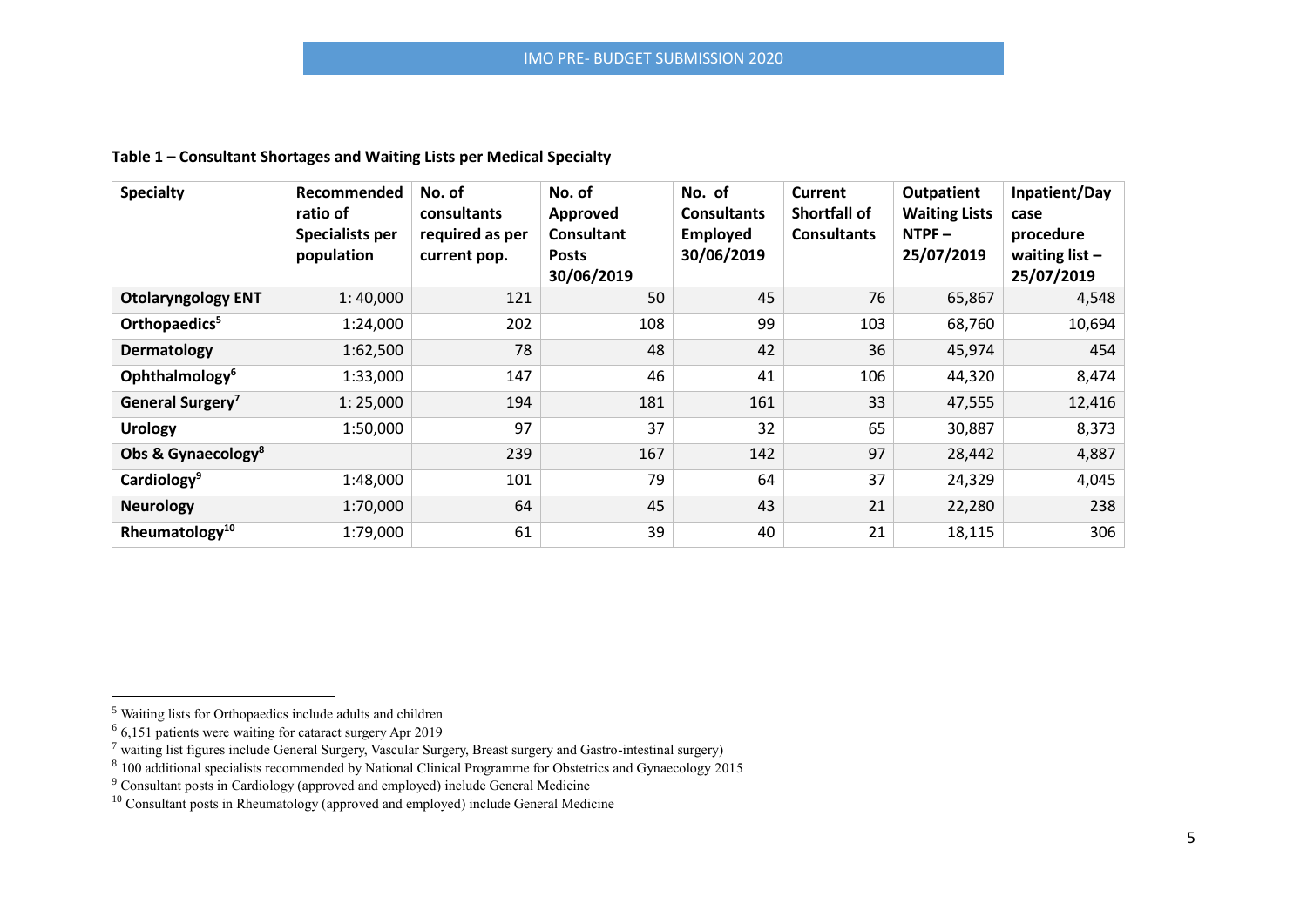• One in five consultants psychiatry posts are filled on a temporary basis.<sup>11</sup> The College of Psychiatrists of Ireland estimate that we need to double the number of consultant Psychiatrists including an additional 89 Child and Adolescent Psychiatrists<sup>12</sup>, meanwhile 2,606 young people were waiting for a CAMHS appointment in April this year.<sup>13</sup>

The latest Workforce Intelligence Report from the Medical Council<sup>14</sup> confirms the medical workforce crisis. Ireland is becoming increasingly reliant on foreign doctors while at the same time we are training our medical graduates for export, which is poor value for money.

- 42% of doctors currently registered with the Medical Council are foreign trained doctors
- 52.9% of those leaving the trainee specialist division and 65.3% of those leaving the specialist division left to practice abroad - mainly in the UK, Australia, Canada and the US.

A survey carried out by the IMO revealed that two thirds of NCHDs perceive pay to be the primary reason for emigration and 83% believe the pay disparity at consultant level will impact on their decision as to whether to apply for consultant posts in Ireland. Current disparities in pay between consultants employed pre and post 2012 rise to up to €50,000 a year for colleagues doing the same job and carrying the same level of responsibility.

The IMO's Fight for Fairness campaign has been highlighting the issue of consultant pay. At the IMO AGM this year the Minister for Health undertook to work with the IMO to find a process to bring the issue of Consultant pay inequality to an end however, as yet no progress has been made.

- **Urgent action is needed to reverse the pay discrimination suffered by consultants employed in the HSE post October 2012. In the context of Sláintecare there will need to be the negotiation of a new consultant contract;**
- **Increase the number of consultants employed across our hospital system in line with the recommended ratios of the national clinical programmes and colleges;**

## **NCHDs**

**.** 

The introduction of the Graduate Entry Medicine degrees was a welcome development and has allowed a new group of doctors with different skill sets and experience to contribute to our health system. Many of these graduates have amassed significant debt (up to €100,000) in order to fund their own education and are often left with no choice but to move abroad to better remunerated posts so they can reduce the debt and benefit from an improved quality of life. The lack of financial support in Ireland makes it very difficult for these experienced practitioners to meet their financial obligations and contribute to the Irish health service.

 **The IMO is calling for the introduction of tax relief on loan repayments for graduate entry medical students;**

<sup>11</sup> HSE NDTP- Opening Statement to the Oireachtas Committee on the Future of Mental Healthcare 9 May 2018

<sup>&</sup>lt;sup>12</sup> College of Psychiatrists of Ireland –Workforce Planning Report 2013-2023 – December 2013

<sup>13</sup> HSE Response to PQ 20237 – P Tobin TD 28 May 2019

<sup>&</sup>lt;sup>14</sup> Medical Council, Workforce Intelligence Report, A Report on the 2016 and 2017 Annual Registration Retention & Voluntary Registration Withdrawals Surveys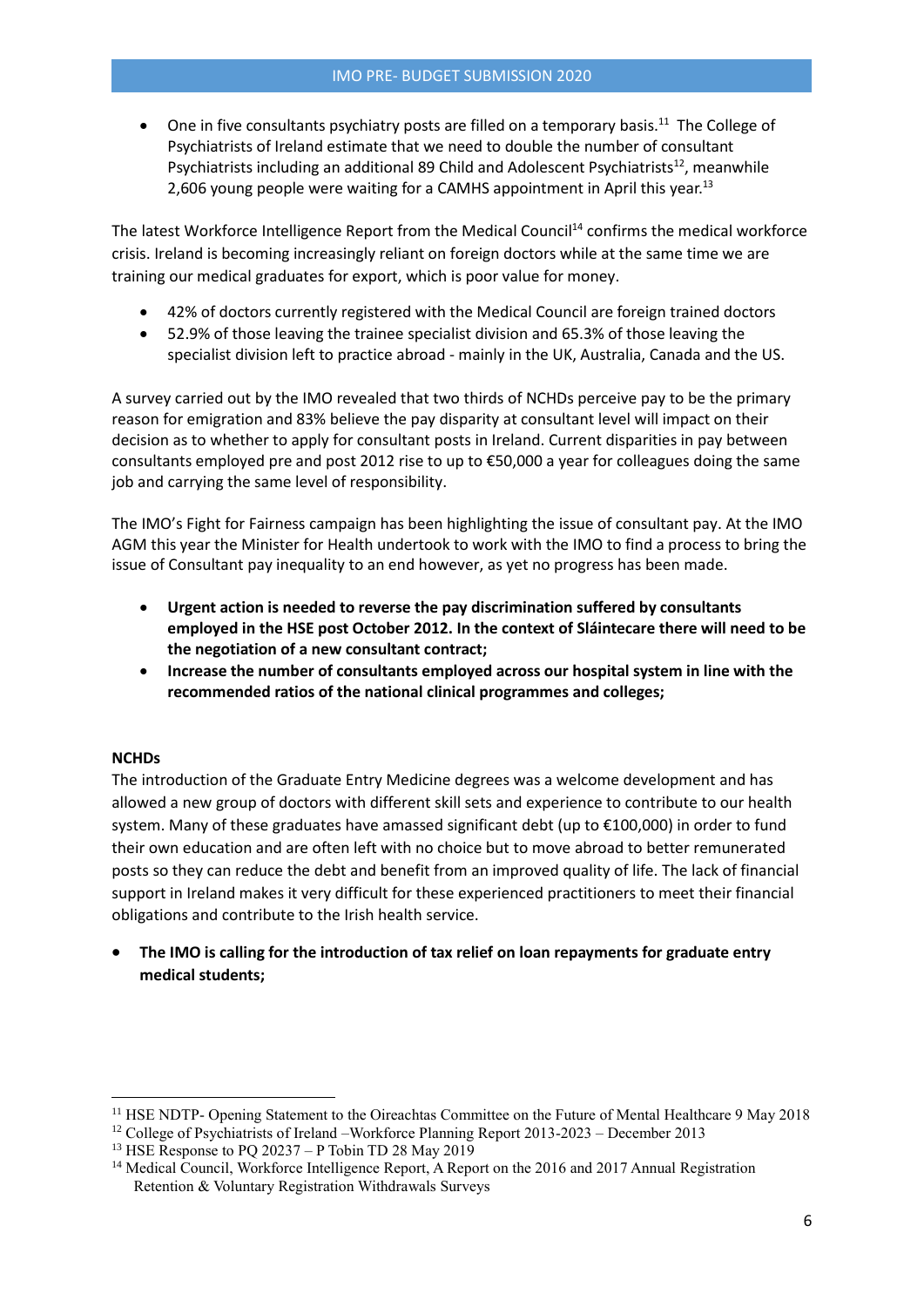#### **Public and Community Health Doctors**

Public Health Specialists carry out essential roles in health services including heath protection, health improvement, health services improvement and health intelligence. They have statutory responsibilities in health surveillance, in protecting the public from infectious disease and environmental threats, and ensuring Ireland meets its commitments under national and international health regulations. If properly resourced public health doctors could play a pivotal role in commissioning services, analysing health data, conducting needs assessments, assembling the evidence base for interventions, monitoring services and quality assuring parts of the health service such as screening. The recent report from the Dr Gabriel Scally into the Cervical Check controversy <sup>15</sup> highlighted the necessity of Public Health Medical skill and expertise required for public health programmes like screening, vaccination, tobacco control or infectious diseases and how the lack of sufficient public health expertise both within Cervical Check and the National Cancer Registry of Ireland "can only have had a detrimental impact on their interactions and effective functioning".

In 2006, the Faculty of Public Health Medicine (UK) recommended a minimum of 25 public health specialists per million population, although other factors should also be considered including epidemiological information and multi-disciplinary nature of the specialty.<sup>16</sup> However based on these minimum recommendations Ireland would require a minimum of 121 Public Health Specialists. The Crowe Horwath Report on Public Health Medicine commissioned by the Dept of Health<sup>17</sup> found that:

- Currently Ireland has 47.5 WTE Public Health Specialists, 15 Director of Public Health WTE and 29.5 Senior Medical Officer WTE. Almost 30% of Specialists in Public Health Medicine are 60 years or over while a further 30% are 55 years old or over.
- Public Health Medicine is not perceived as an attractive career option by 98% of medicals students and interns - 76% are not even aware of Public Health Medicine as an option at all.
- Lack of consultant status and remuneration and poor career opportunities are factors contributing to the poor perception of the value Public Health Medicine.

Ireland differs from other English speaking countries in that specialists in public health medicine are not remunerated on an equal basis to other consultant specialists within the health system, despite the fact that they are required to be on the specialist register and must undergo specialist training. The Crowe Horwath Report made a number of recommendations to improve the role and function of public health specialists, training and career structure of public health medicine, recommending that serious consideration should be made to awarding consultant status to public health doctors who meet defined criteria and that their remuneration package should be reviewed to ensure that competitive and attractive remuneration packages can be offered.

- **In order to attract medical graduates to a career in public health medicine the IMO is calling for the recommendations contained in the Crowe Horwath Report to be implemented in full including the immediate awarding of consultant status and remuneration to public health specialists in line with their specialist training and experience, allowing them to work to the top of their licence.**
- **It is important also that the requirements of Senior Medical Officers in Public Health are taken into account in the implementation of the Crowe Horwath Report. A recent IMO survey shows that lack of clerical support and inadequate rota cover are particular issues for such doctors.**

<sup>&</sup>lt;sup>15</sup> Scally G, Scoping Inquiry into the CervicalCheck Screening Programme, Final report April 2018

<sup>&</sup>lt;sup>16</sup> HSE –Specialty Specific Reviews – Public Health Medicine 2014

<sup>&</sup>lt;sup>17</sup> Crowe Horwath, Final Report to the Department of Health on the Role, Training and Career Structures of Public Health Physicians, April 2018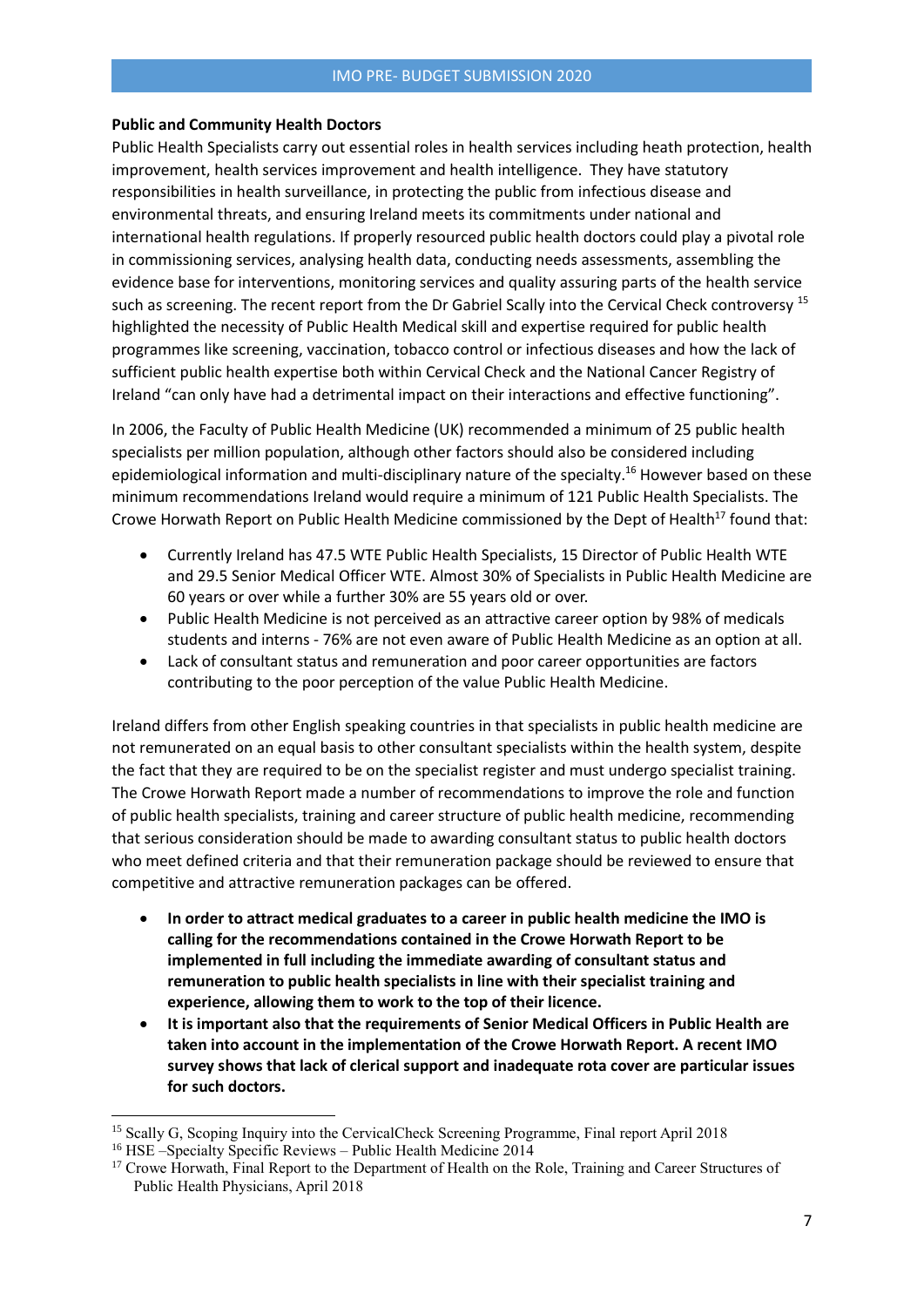Community medical doctors work mainly in areas of Child Health and Immunisation, however the number of doctors employed in community health has fallen over the last ten years despite increased demand due to population growth. During this time community medical doctors have implemented the secondary school HPV, Tdap and MenC vaccination programmes as well as a MMR catch-up campaign. Some additional posts have been allocated this year for extension of HPV programme, but at the same time, vacant posts arising as a result of resignations or retirements cannot be filled. Failure to maintain staffing levels in the community medical service will jeopardise important school vaccination programmes and delivery of other child health services.

 **Community medical staffing levels must be increased to maintain the quality and safety of child health and vaccination programmes.** 

#### **General Practice**

**.** 

General practitioners are the cornerstone of the healthcare system and Government policy recognises the need to orientate our model of healthcare towards GP-led care in the community, (or Primary care) based on an extensive body of international research which shows that continuity of care and the patient-centred approach that is specific to the General Practice model of care is associated with better health outcomes, equity of access, reduced inequalities in health, more appropriate utilisation of services and long-term cost effectiveness. <sup>18 19 20</sup>

The Health Service Capacity Review published in January last year estimates that that an additional 1,400 GPs will be required by 2031, assuming no changes to eligibility arrangements for medical cards and GP visit cards holders.<sup>21</sup> With some transfer of tasks to practice nurses and almost a doubling of the number of practice nurses, the Review estimates that the requirement will reduce slightly to 1,030 additional GPs. However, the HSE's National Doctor Training and Planning Unit estimate that if we were to expand GP care to the whole population (as per Sláintecare) Ireland would require an additional 2,055 GPs. 22

Our GP workforce is also emigrating. A survey by the ICGP of GP trainees and graduates in 2017<sup>23</sup> reveals that one in five recently qualified GPs have already emigrated while a further 30% of newly qualified GPs are considering emigration. While over 50% of GP trainees see themselves in as a GP Principal in a partnership or Group practice in 10 years' time, concerns about the viability of general practice, financial prospects and quality of life are the key factors influencing their decision to migrate.

<sup>&</sup>lt;sup>18</sup> Starfield B. Shi L and Macinko J, Contribution of Primary Care to Health Systems and Health. The Milbank Quarterly, Vol. 83, No. 3, 2005 (pp. 457–502)

<sup>&</sup>lt;sup>19</sup> Atun R, What are the Advantages and Disadvantages of Restructuring a Health System to be More Focused on Primary Care Services? Copenhagen, WHO Regional Office for Europe, Health Evidence Network report ; January 2004

<sup>&</sup>lt;sup>20</sup> Kringos DS et al, The Strength of Primary Care in Europe, NIVEL 2012

<sup>&</sup>lt;sup>21</sup> PA Consulting, Health Service Capacity Review 2018, Department of Health 2018

<sup>&</sup>lt;sup>22</sup> HSE NDTP (National Doctor Training and Planning) Unit 2015, Medical Workforce Planning, Future Demand for General Practitioners, 2015-2025

<sup>&</sup>lt;sup>23</sup> Mansfield G, Collins C, Pericin I, Larkin J & and Foy F, Is the face of Irish General Practice Changing? A survey of GP trainees and recent GP graduates 2017, ICGP 2018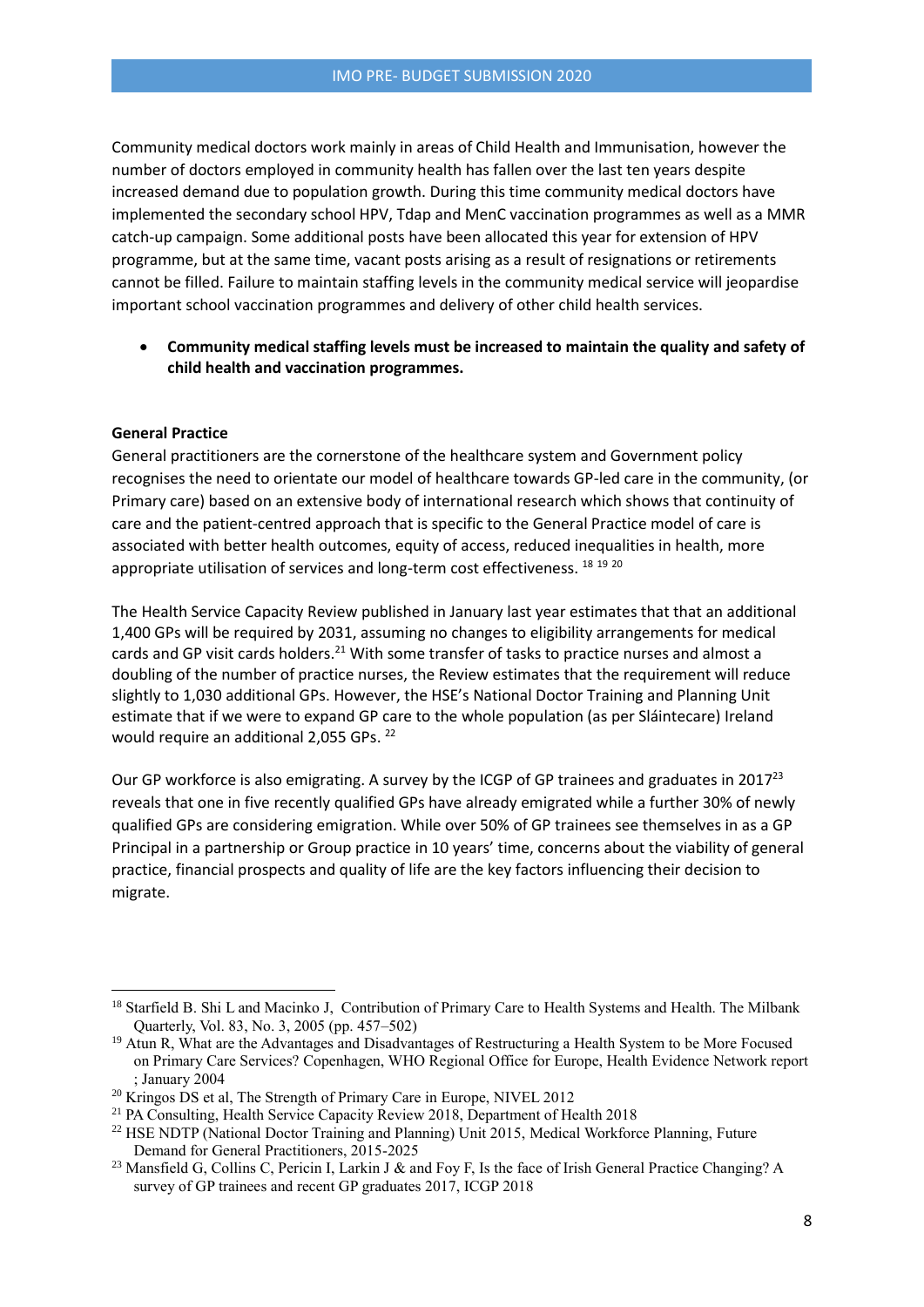A recent report from the ESRI<sup>24</sup> shows that in 2014 we had approximately 6.3 GPs per 10,000 population (WTEs) with many counties falling way below the national average. However with one quarter of GPs due to retire in the next 5 years and difficulties recruiting GPs to GMS posts, many communities will be left without a GP. Most affected will be communities in rural and disadvantaged urban areas.



**Estimated Number of WTE GPs per 10,000 population by Geographic Area** Source: ESRI, *Geographic Profile of Healthcare Needs and Non-Acute Healthcare Supply in Ireland* 

Over the past decade the FEMPI cuts have decimated General Practice, however, the recent GP deal negotiated between the IMO, the HSE and the Department of Health - which includes the reversal of FEMPI cuts and investment in chronic disease management programmes - has been welcomed by the vast majority of GPs. However the restoration of FEMPI will at best stabilise General Practice and further resources are needed to promote the development of General Practice including investment in a women's health programme (see page 12) and appropriate GP services for elderly nursing home patients.

Women and their partners should be entitled to expert advice from their GP on the range of contraceptives available, their effectiveness and their suitability to individual patients, as well as

<sup>&</sup>lt;sup>24</sup> Smith S, Walsh M, Wren M-A, Barron S, Morgenroth E, Eighan J and Lyons S, Geographic profile of healthcare needs and non-acute healthcare supply in Ireland, ESRI 2019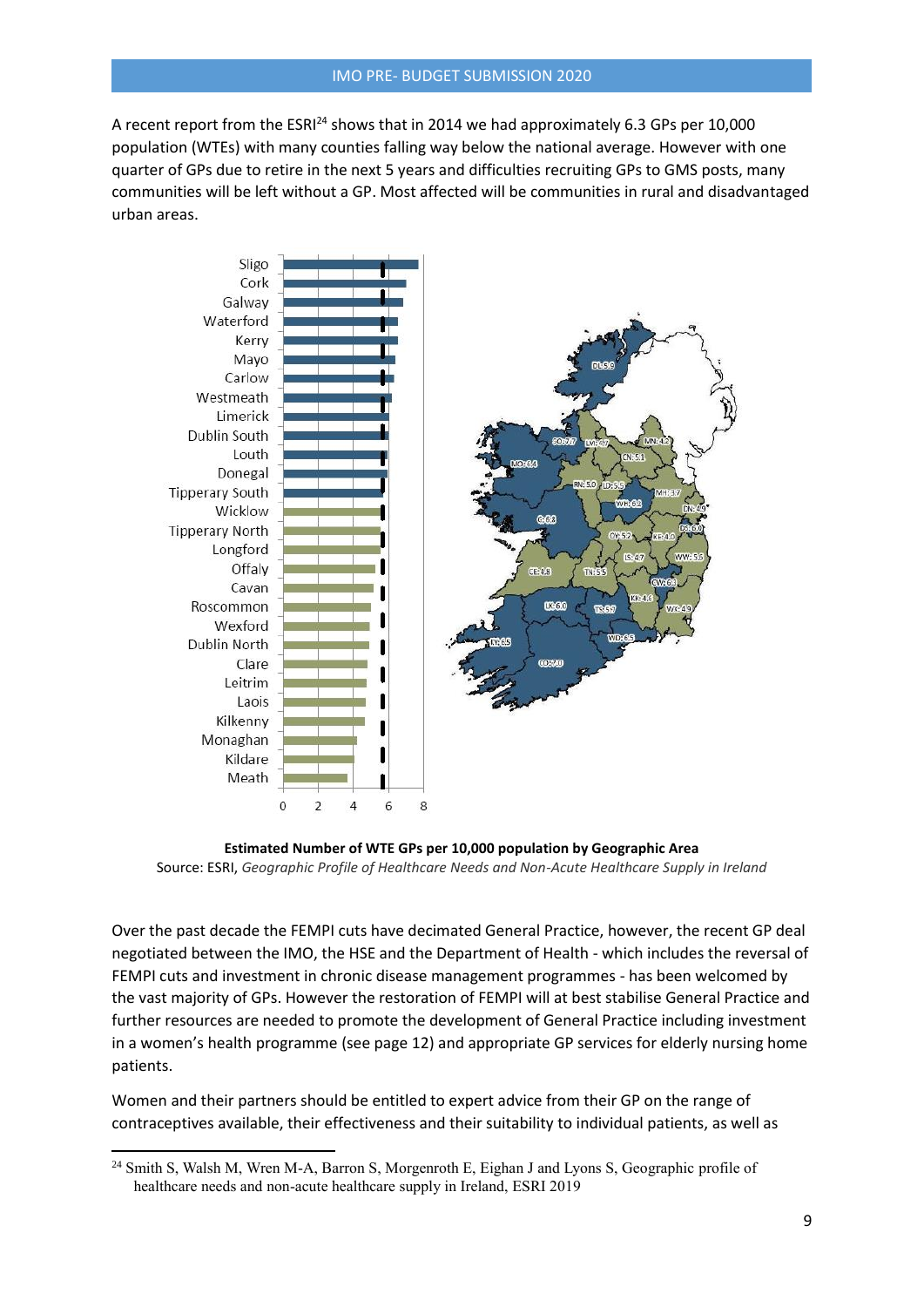### IMO PRE- BUDGET SUBMISSION 2020

their potential side effects before making an informed decision. With rising number of chlamydia among young women and microbial resistant gonorrhoea, women should receive appropriate advice on sexually transmitted infection (STI) as well as screening and testing for STIs. Access to contraception including long acting reversible contraceptive (LARC) methods should form part of a comprehensive sexual health programme for women in general practice.

Neurodegenerative disease (stroke, dementia etc.) is a common reason for admission to nursing home care, and the care of cognitively impaired patients requires significant general practice input. The current GMS contract which provides for acute diagnosis and care is not fit for purpose for this cohort of patients and capitation rates for patients in nursing homes only apply on the basis of age and not on the complexity of care needed.

- **Ensure that there is no delay in the implementation of the recently negotiated agreement with GPs for the reversal of FEMPI and the implementation of the Chronic Disease Management Programmes;**
- **Further invest in the Development of General Practice through the negotiation and funding of a women's health programme and appropriate GP services for elderly nursing home patients.**

# **Health Service Capacity**

In addition to addressing our workforce issues, the IMO has been consistently campaigning for capital investment to increase capacity across our health system to restore safe occupancy rates and to meet the needs of Ireland's growing and ageing population.

# **Acute Hospital Capacity**

**.** 

The Health Capacity Review, published in 2018 estimated that between 2,590 and 7,150 acute hospital beds (inpatient and day beds) will be required to meet future demand. The Health Service Capacity Review also flagged the international evidence which shows that that high bed occupancy is associated with a number of adverse results including increased risk of healthcare associated infections such as MRSA, increased mortality, increased probability of an adverse event and risks to staff welfare.<sup>25</sup> The Review also recommended that an additional 1,260 beds should be immediately required to restore occupancy rates to international standards. Figures were based on 2016 bed levels, however since then, just 381 additional inpatient beds and 83 additional day beds/places have been provided.<sup>26</sup>

Meanwhile overcrowding in our Emergency Departments continues - in January this year the number of patients waiting on a trolleys surpassed 600 while the 6 hour target for admission or discharge to a hospital bed<sup>27</sup> is achieved for only about 60% of all patients and for less than 30% of those requiring admission to a ward bed.

 **The IMO is calling on Government to invest in an accelerated programme of Acute Hospital Capacity not at the minimum requirement of 2,600 additional beds but at a more realistic 5,000 bed requirement level to meet patient demand and to ensure doctors can treat patients appropriately.**

<sup>&</sup>lt;sup>25</sup> PA Consulting, Health Service Capacity Review 2018, Department of Health 2018

<sup>26</sup>Department of Health, Open Beds Report - April 2019

<sup>&</sup>lt;sup>27</sup> The Emergency Medicine Programme for Ireland set out a target that 95% of patients should be either admitted or discharged within 6-hours of arriving at an Emergency Department (ED).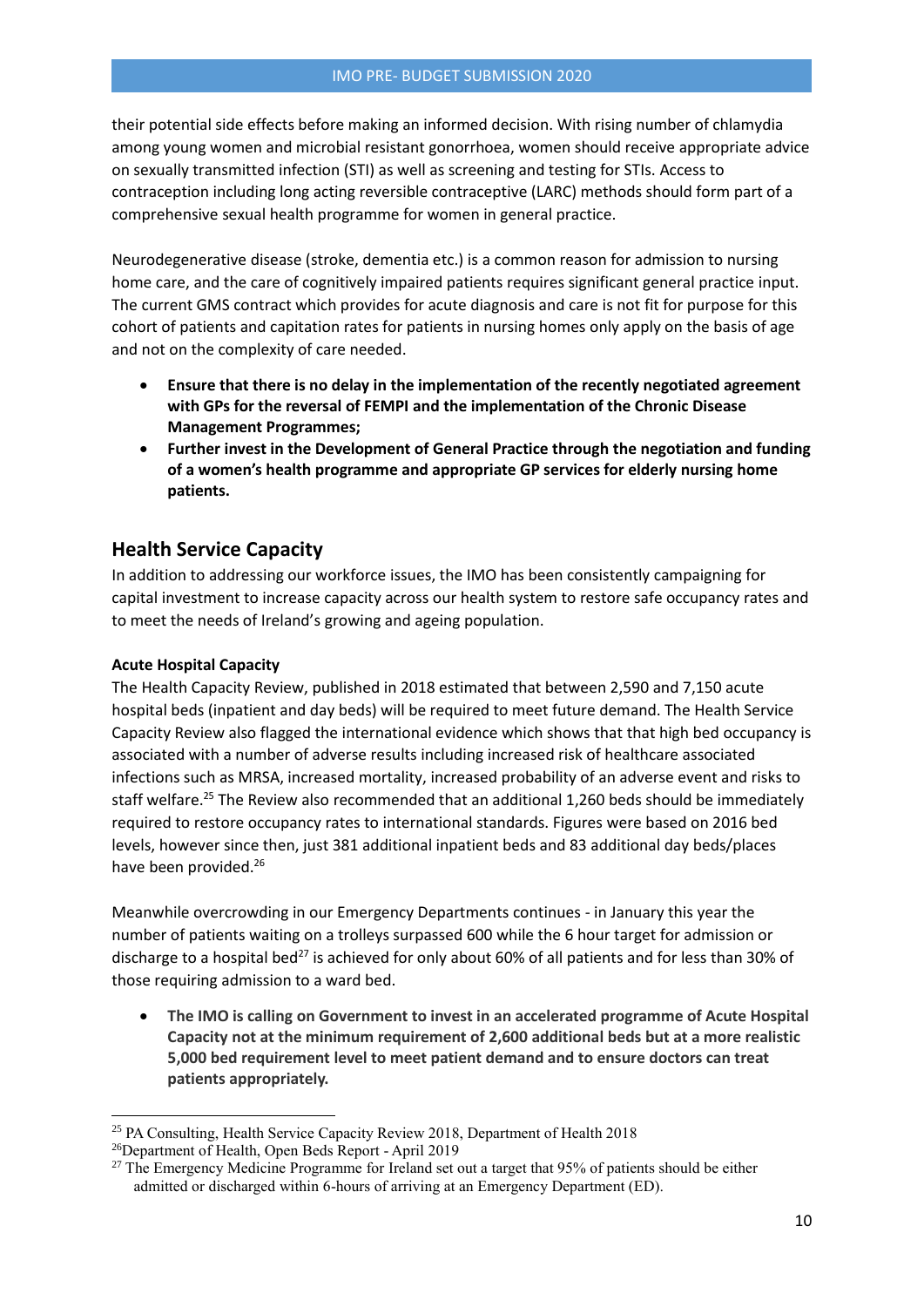#### **Long-term Residential Care for the Elderly**

By 2031 the population over 65 years of age is predicted to grow by 65% while the population over 85 years is expected to grow by 95%. While only a small percentage of elderly people require longterm care, the ageing population will have a significant impact on the number of long-stay beds required.

The Health Service Capacity Review 2018<sup>28</sup> estimates that to meet the social care needs of older patients, by 2031 over 10,000 long-term beds are required, between 1,800 and 2,500 additional short-term beds are required and between 11,000 and 19,000 additional home care packages plus up to 460 intensive home care packages are required. In February this year 637 people were delayed in hospital awaiting appropriate long-term care while annually over 200,000 hospital bed days are lost as a result of delayed discharges.<sup>29</sup> Futhermore, over 6,000 people are waiting for home care supports. <sup>30</sup>

# **Increase the number of rehabilitative care beds, long-term nursing home beds and the financing of home care packages to meet the needs of our elderly population**

#### **Primary-Care Infrastructure**

Significant investment in infrastructure is required if the model of care is to shift from an emphasis on hospital care to care in general practice in the community, however the IMO has grave concerns about the current approach to roll-out Primary Care Centres and Community Diagnostic Facilities relying on the private sector (either through operational leases or public-private partnership) . This approach directly contradicts the recommendations of the Government's commissioned Analysis of Potential Measures to Encourage the Provision of Primary Care Facilities.<sup>31</sup> The Report by Indecon, published in 2015, recommended a multi-faceted approach involving HSE-leased or built premises, GP-led centres and incentives for GPs to invest in their own premises and equipment. The report recommended that when developing HSE centres that the HSE should consult with GPs and consider existing and planned GP investments while targeted tax incentives for GPs would ensure the development of facilities which would be GP-led and that could significantly reduce exchequer costs and enhance health outcomes. Indecon also recommended that targeted tax-incentives for passive investors should not be permitted.

For young GPs seeking to establish themselves in a new community, the initial investment costs in premises, equipment, IT systems, insurance etc. and are particularly prohibitive.

 **Introduce tax incentives to GPs to encourage the development of GP infrastructure (as per the recommendations of the Indecon report) with targeted incentives for newly establishing GPs;**

1

<sup>28</sup> Pa Consulting 2018 Opcit.

<sup>29</sup> HSE Performance Report March 2019

<sup>30</sup> Kelly F, Wall M, HSE targets home-help hours in plan to save €500m, Irish Times 22 June 2019

<https://www.irishtimes.com/news/health/hse-targets-home-help-hours-in-plan-to-save-500m-1.3933674>

<sup>&</sup>lt;sup>31</sup> Indecon International Economic Consultants 2015 Analysis of Potential Measures to Encourage the Provision of Primary Care Facilities , Dublin 2015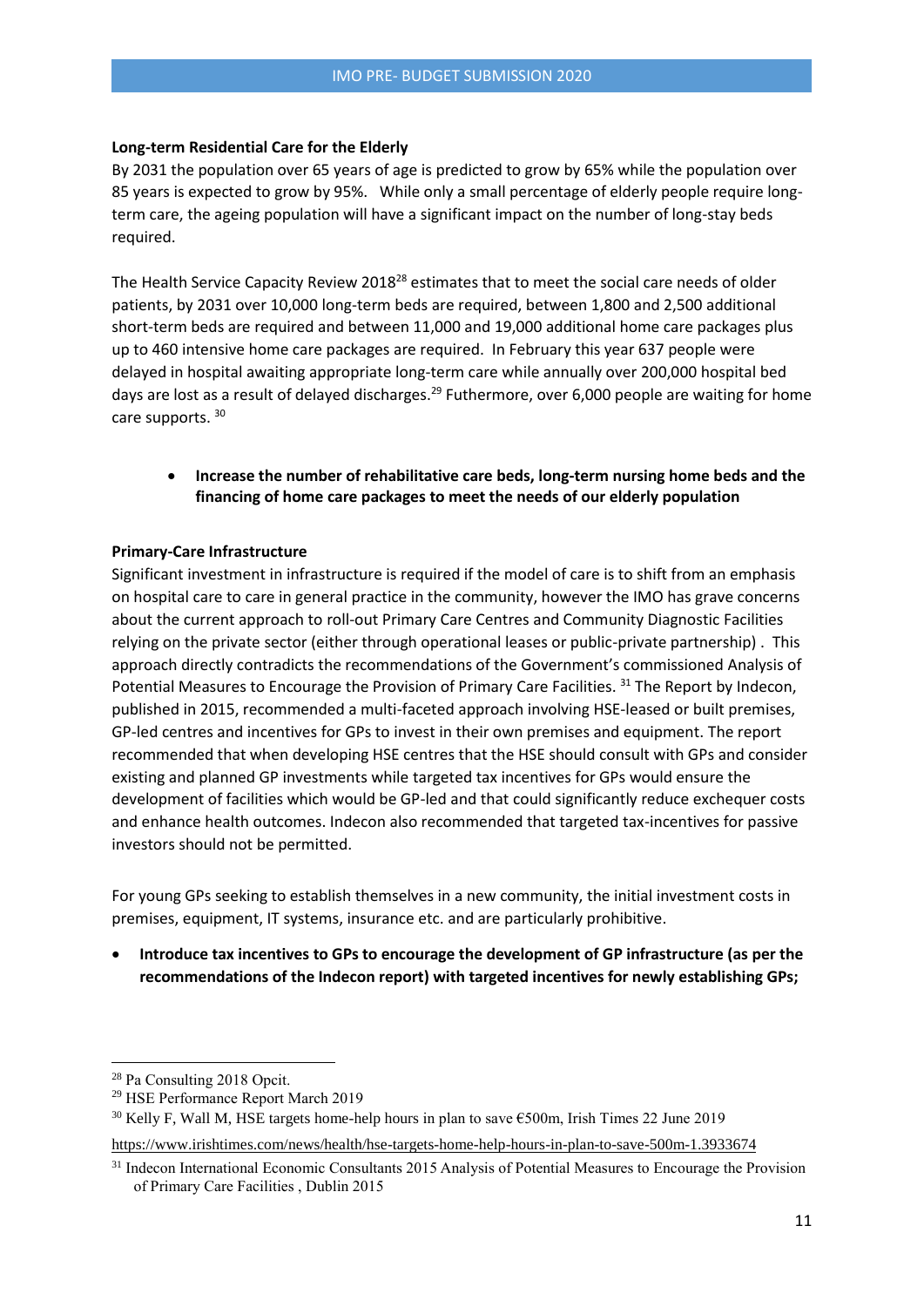# **Women's Sexual Health Programme**

The Department of Health is currently carrying out a consultation on access to contraception in line with the recommendation of the Joint Committee on the Eighth Amendment of the Constitution to introduce "a scheme for the provision of the most effective method of contraception, free of charge and having regard to personal circumstances, to all people who wish to avail of them within the State."

The IMO however has some concerns about proposals to provide free access to the contraceptive pill through pharmacists. While this option may seemingly provide ease of access this opt inhibits GPs from providing a comprehensive sexual health service.

There are numerous forms of contraception available and needs and preferences are different for women at different stages in their life. Individuals and couples must be able to make an informed choice about contraception based on age, sex, individual medical history, family history the efficacy of the contraception, potential side effects, etc.

Long Acting Forms of Contraception have been found to be more effective at reducing unplanned pregnancies than short acting hormonal methods as they reduce patient error.<sup>32</sup> Studies also show that women are more likely to choose this form of contraception if they receive comprehensive information from their healthcare provider, however, the cost of LARC including the GP consultation cost for insertion and removal can be prohibitive for patients, particularly those above the threshold to qualify for a medical card.<sup>33</sup>

Sexual health is not just about contraception and preventing unwanted pregnancies, it also about prevent sexually transmitted infection. The prevalence of sexually transmitted infection (STI) is increasing. In 2018, the number of STI's rose by 7% compared with 2017 and of particular concern is the increase in cases of chlamydia among young women and anti-microbial resistant gonorrhoea.

Sexual health is also about advice on fertility, conception as well as advice on menopause.

**Women should have access to a comprehensive sexual health programme in General Practice that includes:** 

- **Advice on Contraception**
- **Access to contraception including Long Acting Reversible Contraceptive (LARC) methods.**
- **Advice on sexually transmitted infection (STI), screening and testing for STIs**
- **Advice on fertility and pre-conception**
- **Advice on menopause**

<sup>&</sup>lt;sup>32</sup> Ni Riain A, Day M, Ryan S, and Murphy M, Crisis Pregnancy: A Management Guide for General Practice <sup>33</sup> Merki-Feld GS, Caetano C, Porz TC, et al. Are there unmet needs in contraceptive counselling and choice? Findings of the European TANCO Study. Eur J Contracept Reprod Health Care. 2018;23:183-193.